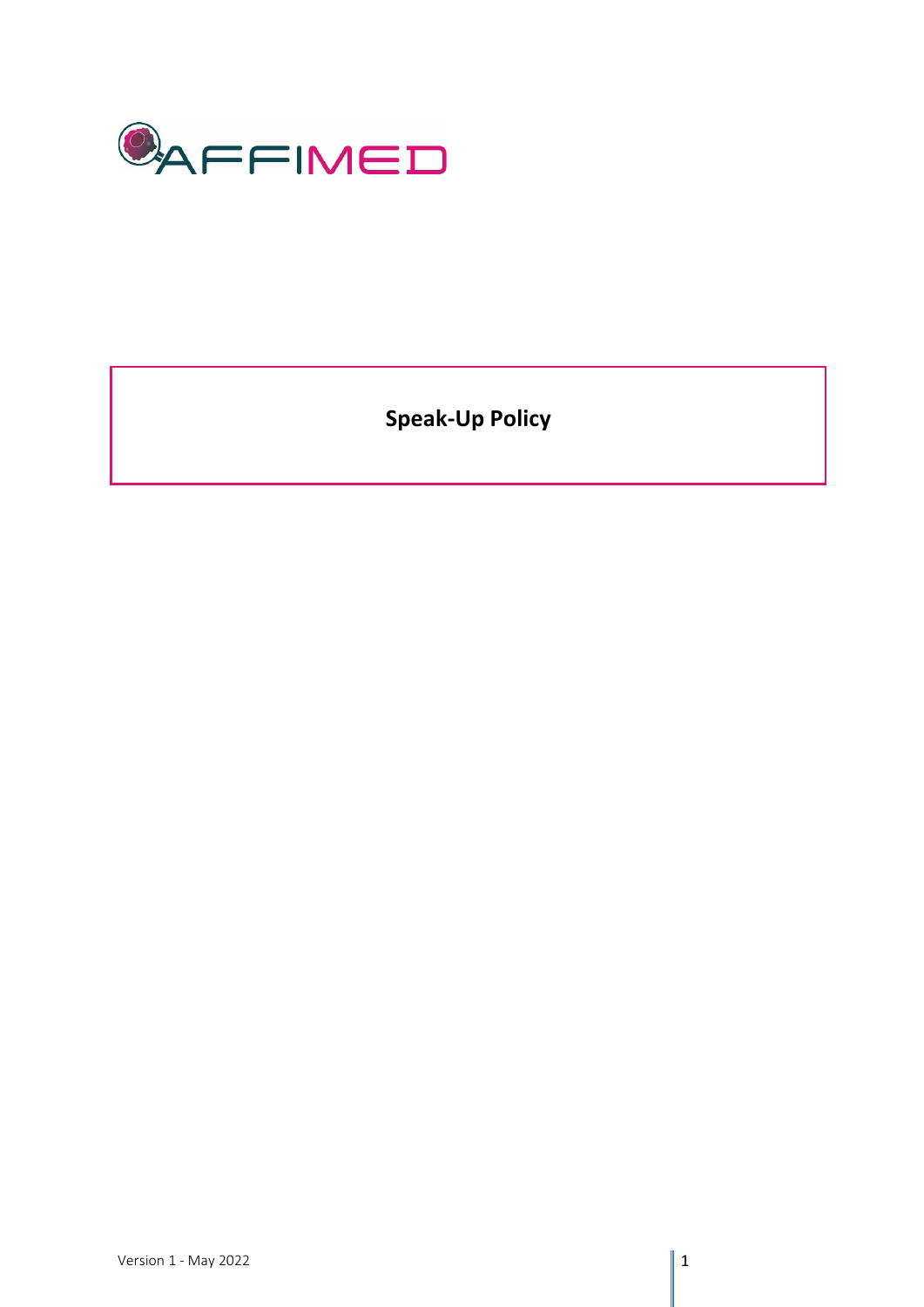# Table of Content

| 2.     |  |
|--------|--|
| 3.     |  |
| 4.     |  |
| 5.     |  |
| 5.1.   |  |
| 5.2.   |  |
| 5.3.   |  |
| 5.4.   |  |
| 5.5.   |  |
| 5.5.1. |  |
| 5.5.2. |  |
| 5.6.   |  |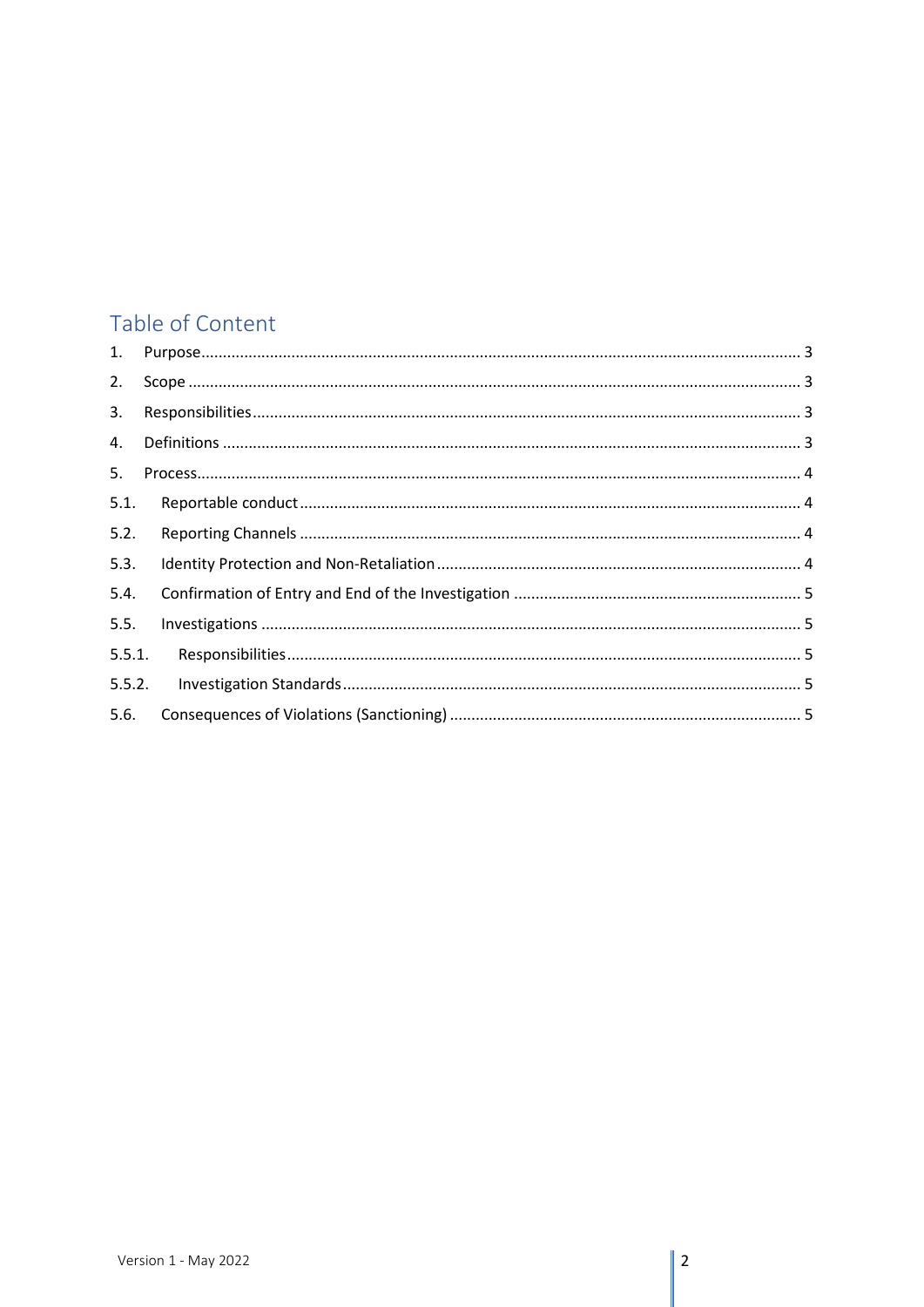#### <span id="page-2-0"></span>1. Purpose

At Affimed, we are committed to the highest levels of ethics and integrity in how we do business. We understand that this is crucial to our continued success and reputation.

Violations of laws, regulations and policies can cause massive financial losses, involving the risk of fines, damage our reputation, result in permits not being granted and cause us to be excluded from local markets.

For these reasons, violations must be detected in a timely manner. By investigating concrete indications of wrongdoing, we can protect Affimed and its employees and further develop our Compliance Management System to avoid similar issues in the future.

If anyone notices violations of rules, regulations or policies or has reason to suspect that a violation of a rule, regulation or policy has been committed, do not hesitate to address it.

This Speak up Policy (hereinafter also this "Policy") is an important element in detecting and preventing corrupt, illegal, or other undesirable conduct. This Policy sets out how to report possible misconduct, outlines how Affimed will respond, and provides a structure for investigations and sanctions.

### <span id="page-2-1"></span>2. Scope

This Policy applies to all Affimed employees and members of the management board in every affiliated Affimed company (hereinafter, collectively "Employees") except of AbCheck s.r.o., members of the supervisory board, as well as to our business partners or other stakeholders who wish to report a concern.

#### <span id="page-2-2"></span>3. Responsibilities

The Compliance Officer is responsible for maintaining Affimed's reporting channels and for investigating possible misconduct.

The Compliance Committee is responsible for supporting the Compliance Officer in investigating the tip-offs to the extent described in the "Compliance Committee Charter".

All Employees are responsible for reporting any possible misconduct they observe and to support any related investigations.

| <b>Compliance Management System</b> | A Compliance Management System is the sum<br>of measures, structures and processes set up in<br>an organization (e.g. in a company) to ensure<br>conformity with rules, which may include legally |
|-------------------------------------|---------------------------------------------------------------------------------------------------------------------------------------------------------------------------------------------------|
|                                     | binding and ethical rules.                                                                                                                                                                        |
| <b>Compliance Function</b>          | Affimed's Compliance Function within the Legal                                                                                                                                                    |
|                                     | department                                                                                                                                                                                        |
| <b>Compliance Team</b>              | Affimed's Compliance Officer and Senior                                                                                                                                                           |
|                                     | Corporate Compliance Manager                                                                                                                                                                      |
| <b>Compliance Committee</b>         | The Compliance Committee is a standing cross-                                                                                                                                                     |
|                                     | functional committee responsible for ensuring                                                                                                                                                     |
|                                     | that Affimed conducts its operations and                                                                                                                                                          |
|                                     | activities in compliance with all legal                                                                                                                                                           |
|                                     | requirements and the highest level of integrity.                                                                                                                                                  |

### <span id="page-2-3"></span>4. Definitions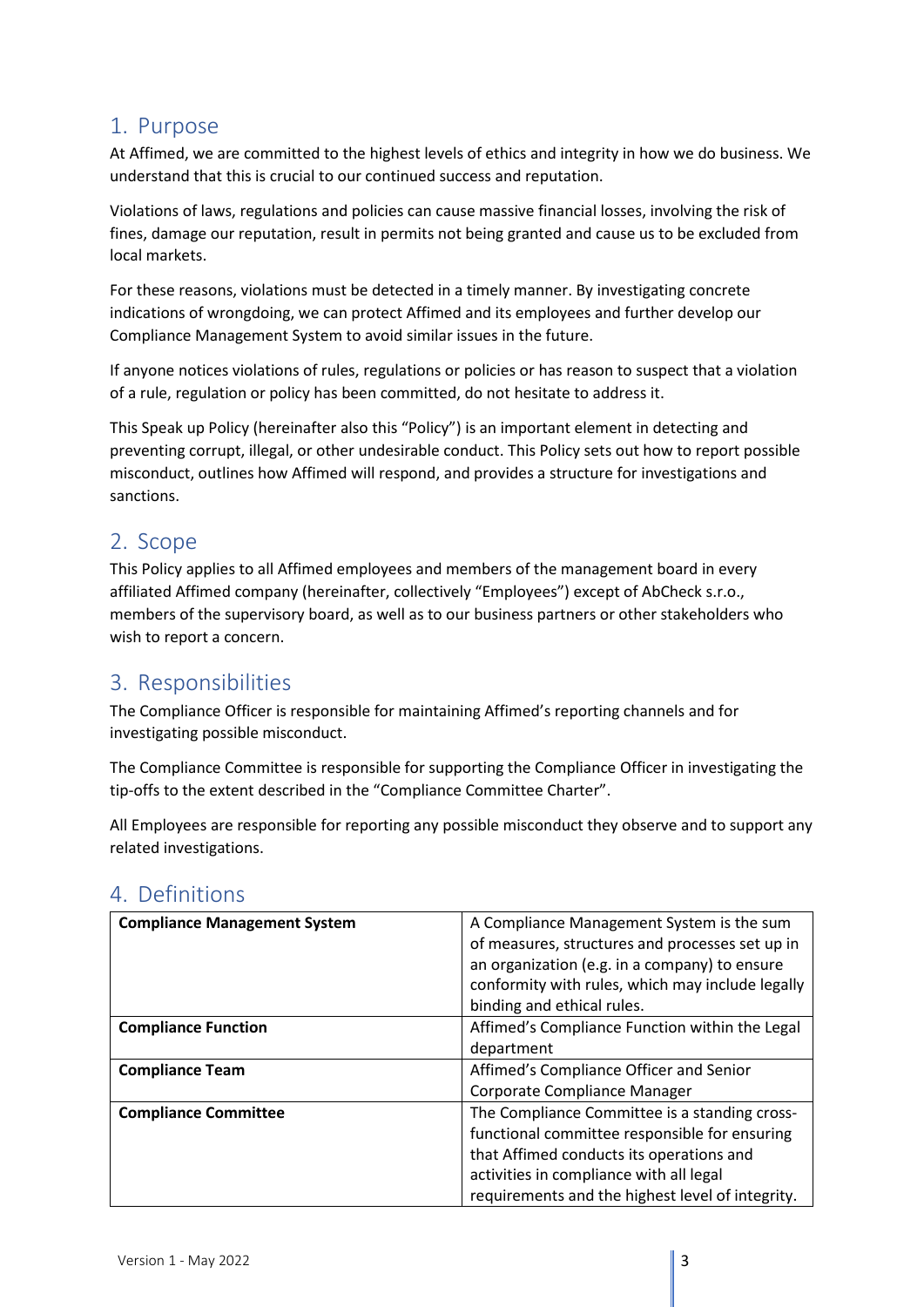| <b>Compliance Committee Charter</b> | The Compliance Committee Charter is a          |
|-------------------------------------|------------------------------------------------|
|                                     | document, which describes the rights, duties   |
|                                     | and tasks of the Committee                     |
| <b>Integrity Line</b>               | An anonymous electronic channel, which is      |
|                                     | open to all Employees and business partners to |
|                                     | address concerns.                              |
| Whistleblower                       | Someone who discloses Reportable               |
|                                     | Conduct (as defined in Section 2.1) under this |
|                                     | Policy.                                        |
|                                     | A Whistleblower can be a current or former     |
|                                     | partner, Employee, supplier of goods or        |
|                                     | services, or other third parties.              |

#### <span id="page-3-1"></span><span id="page-3-0"></span>5. Process

### 5.1. Reportable conduct

Any significant violations of laws, regulations, policies and other external and internal rules, in particular of the standards set out in Affimed's Code of Conduct, or in the Code of Conduct for Business Partner, shall be reported.

### <span id="page-3-2"></span>5.2. Reporting Channels

Reports are treated in strict confidentiality and can be made in person or anonymously.

Our Integrity Line is open to all Whistleblowers who wish to report violations of laws, rules or regulations that pose a serious threat to Affimed or its Employees.

Please address any reports to:

Susanne Spieler Compliance Officer Phone: + 49 6221 6743 0 Mail: [compliance@affimed.com](mailto:compliance@affimed.com)

Polya Ivanova Senior Corporate Compliance Manager Phone: + 49 6221 6743 0 Mail: [compliance@affimed.com](mailto:compliance@affimed.com)

Or use our anonymous [Integrity Line](https://affimed.integrityline.com/) 

Alleged violations may also be reported to proper governmental and regulatory authorities.

### <span id="page-3-3"></span>5.3. Identity Protection and Non-Retaliation

We strive to maintain the highest possible level of protection of the Whistleblower and his or her identity. Everyone who does not feel safe to report in person or under his or her name may use our anonymous reporting channel.

Affimed does not tolerate retaliation against any Employee who reports concerns in good faith either internally or to a governmental agency or self-regulatory organization.